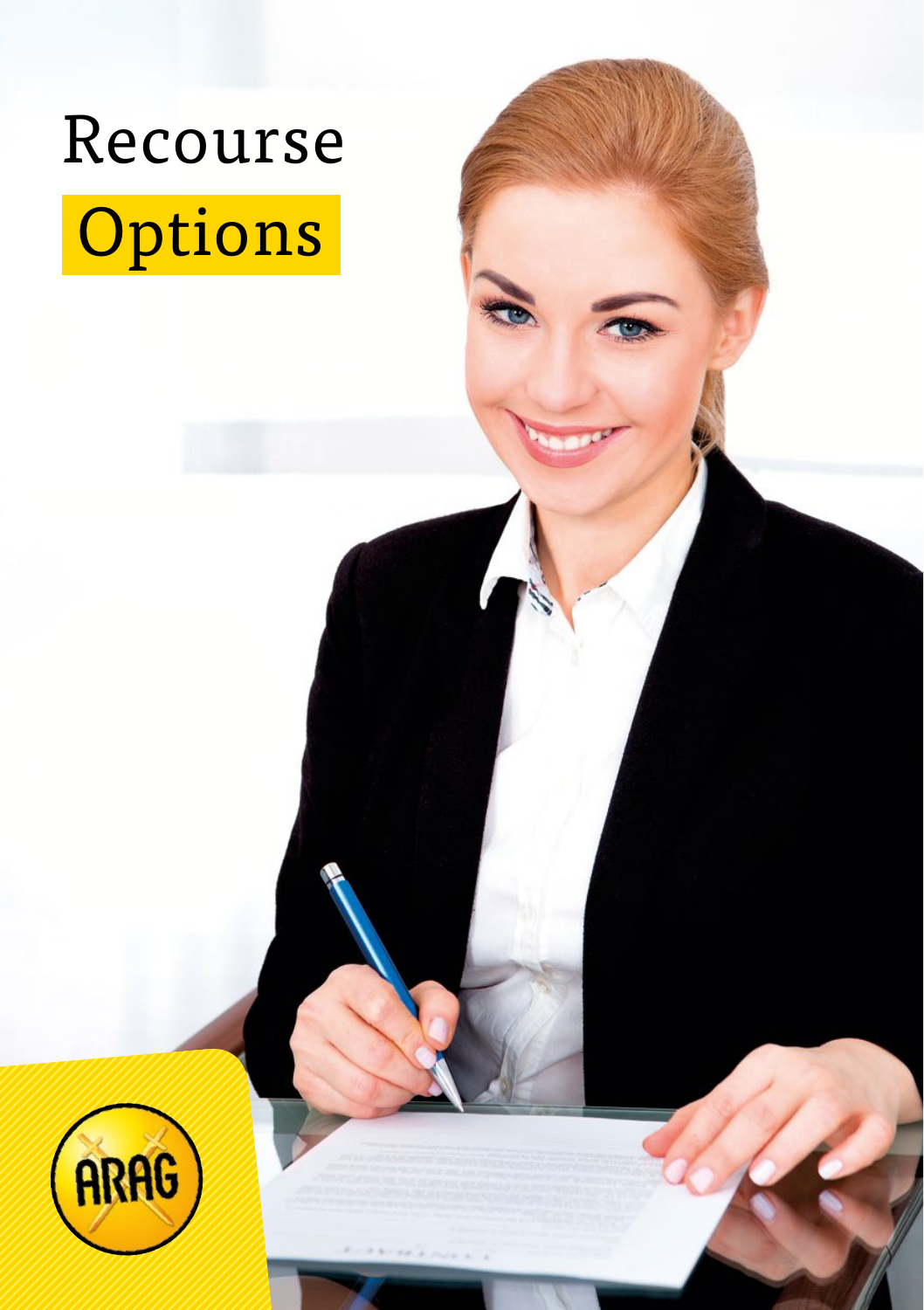# Why you need Recourse Options

Without Recourse Options you may end up exposed to legal costs such as expenses that your solicitor will have to pay to assess your claim and any further expenses incurred during the course of your claim. A typical example of this would be an expert's report.

These costs can be met by this policy at the end of your claim, if they are not recovered from your opponent. Other costs that you could be liable for without Recourse Options are those of your opponent if you should lose.

### When can Recourse Options help me?

Recourse Options is designed to assist you with legal issues that are not injury related. The most common claims are those relating to disputes over the terms of a contract but it can also cover other personal and commercial disputes.



# What will I have to pay for Recourse Options?

It usually won't cost you anything provided you have complied with the terms and conditions of the policy. As your solicitor believes that someone else is to blame for your loss, the cost of the policy should be recovered from them at the successful conclusion of your claim. If your case is lost or discontinued then you still don't pay the premium.

Expertise when you need it most

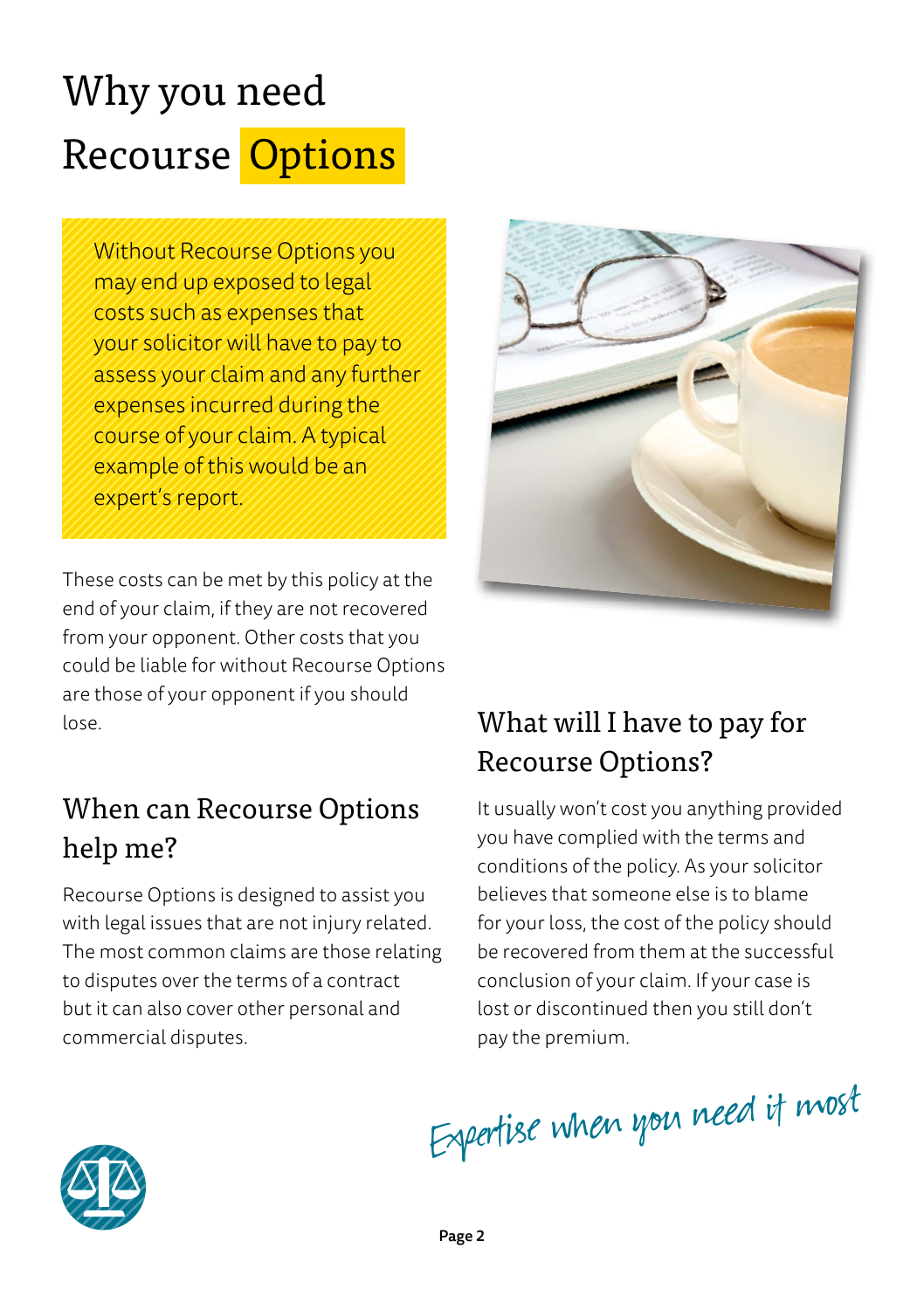# Why Choose ARAG?

Our UK operation provides a nationwide service from our Bristol Head Office. We are part of ARAG SE, a global leader in legal expenses insurance which generates an annual premium income in excess of  $£15$  billion

It has always been our vision to enable everyone, not just those that can afford it, to assert their legal rights. With this aim in mind we provide innovative and affordable products to companies and their directors and partners.

We are committed to providing our customers with guidance, advice and security, both now and in the future. We recognise that we will only grow by ensuring that we provide excellent products and an outstanding service to our customers.

# What happens if I change my mind after taking out the policy?

The policy provides you with a 14 day reflection period in which to decide whether you wish to continue. Cancellation is fully explained in condition 6 of the policy wording.

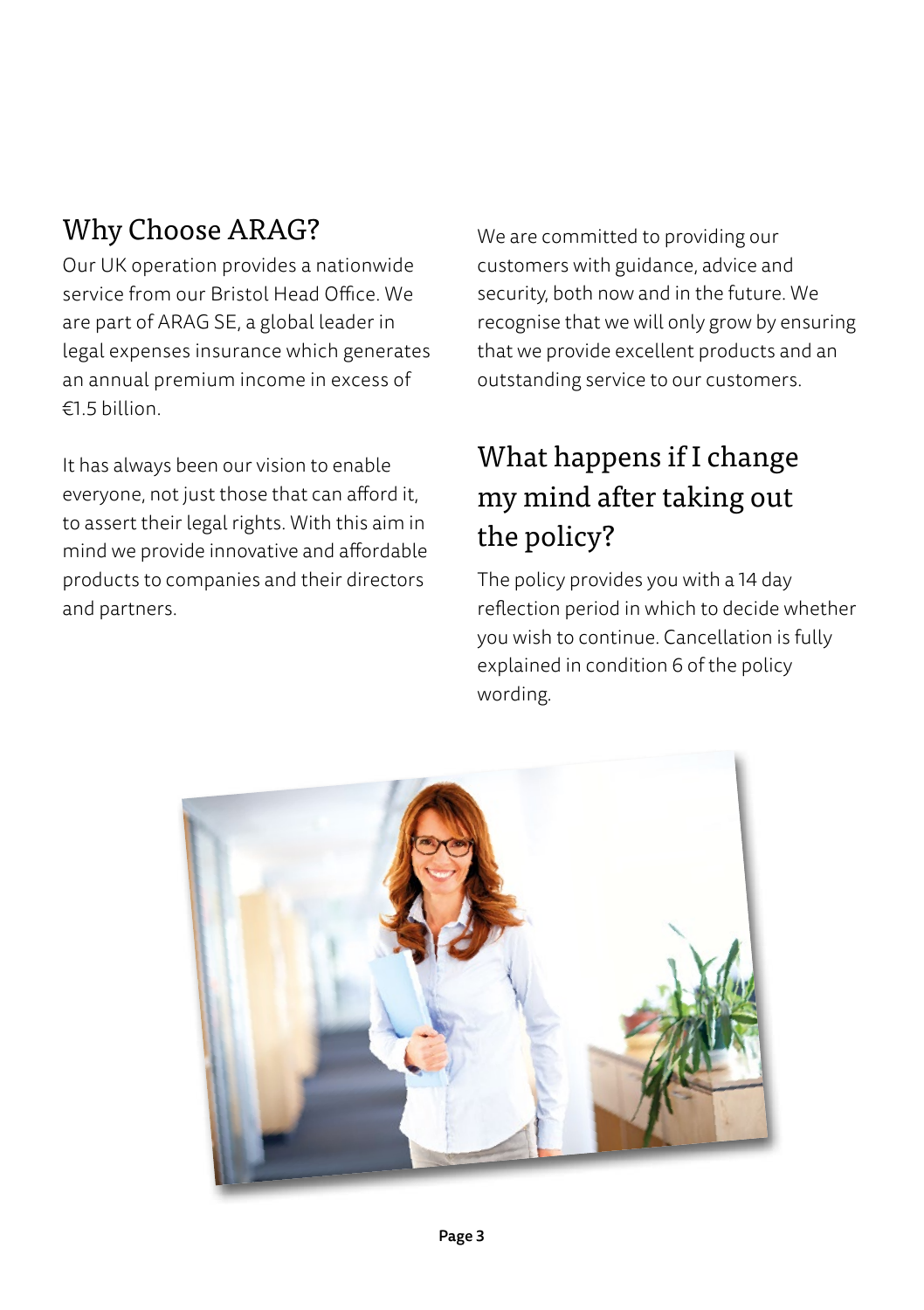This summary provides an overview of Recourse Options. The full terms and conditions of this insurance contract can be found in the policy document. Please obtain this from the representative who is selling you the policy.

#### Summary table



| Significant features & benefits                                                                                          | Significant exclusions or limitations                                                                                                                                                                                                                                                                                                                                                                                                                                                                                                                                                                                             | Where found                                                                               |
|--------------------------------------------------------------------------------------------------------------------------|-----------------------------------------------------------------------------------------------------------------------------------------------------------------------------------------------------------------------------------------------------------------------------------------------------------------------------------------------------------------------------------------------------------------------------------------------------------------------------------------------------------------------------------------------------------------------------------------------------------------------------------|-------------------------------------------------------------------------------------------|
| The insurer will pay legal<br>costs that you are held liable<br>to pay up to the maximum<br>limit shown in the schedule. | Your failure to co-operate with or to<br>follow the advice of your solicitor.<br>If your solicitor informs us that you<br>are more likely than not to lose your<br>claim or that in their opinion your<br>chances of success in bringing your<br>claim has changed materially and you<br>nevertheless wish to continue with your<br>claim, you must obtain our approval to<br>do so.<br>The premium becomes payable if you<br>win your claim. It is structured on a<br>staged basis. Therefore you will be<br>obliged to pay the relevant premium<br>in accordance with the stages set out<br>in paragraph 6 of the schedule if a | What is not covered<br>(2, a)<br>Prospects of success<br>4. e)<br>Premium payment<br>7 c) |
|                                                                                                                          | successful outcome is achieved.                                                                                                                                                                                                                                                                                                                                                                                                                                                                                                                                                                                                   |                                                                                           |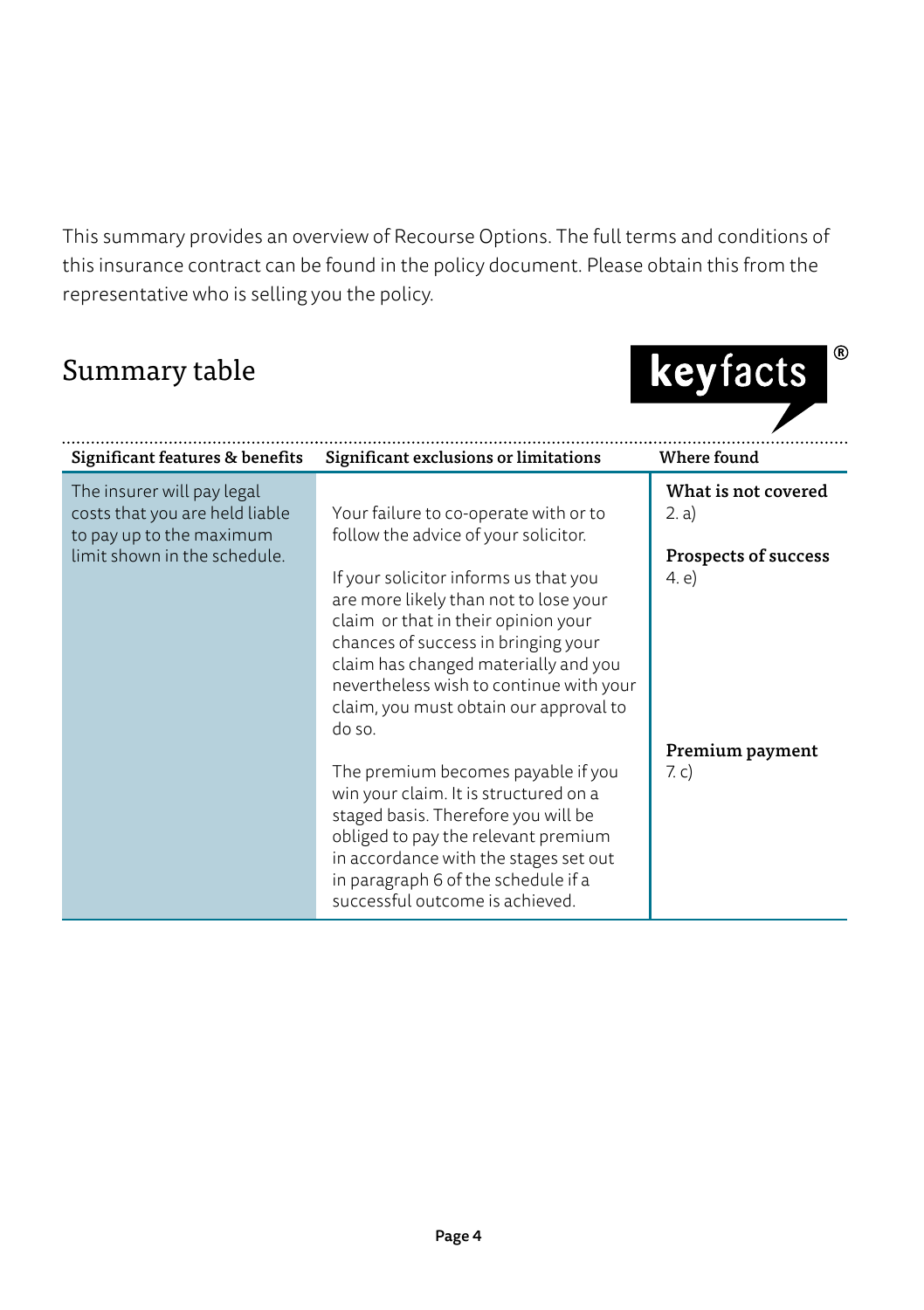# Important information

# About ARAG and your insurer

This policy is administered by ARAG plc (as a scheme manager) and underwritten by AmTrust Europe Limited. ARAG plc is registered in England number 02585818. Registered office: 9 Whiteladies Road, Bristol BS8 1NN.

AmTrust Europe Limited is registered in England 1229676 and operates from No 2, Minster Court, Mincing Lane, London EC3R 7BB. (Registered office Market Square House, St James's Street, Nottingham NG1 6FG).

ARAG plc is authorised and regulated by the Financial Conduct Authority registration number 452369. AmTrust Europe Limited is authorised by the Prudential Regulation Authority and regulated by the Financial Conduct Authority and Prudential Regulation Authority, registration number 202189. This can be checked by visiting the FCA website at www.fca.org.uk/register or by contacting the FCA on 0845 606 1234.



# What happens if the insurer cannot meet its liabilities?

AmTrust Europe Limited is covered by the Financial Services Compensation Scheme (FSCS). You may be entitled to compensation up to 90% of the cost of your claim, in the unlikely event that the insurer cannot meet its obligations. Further information is available from the FSCS.